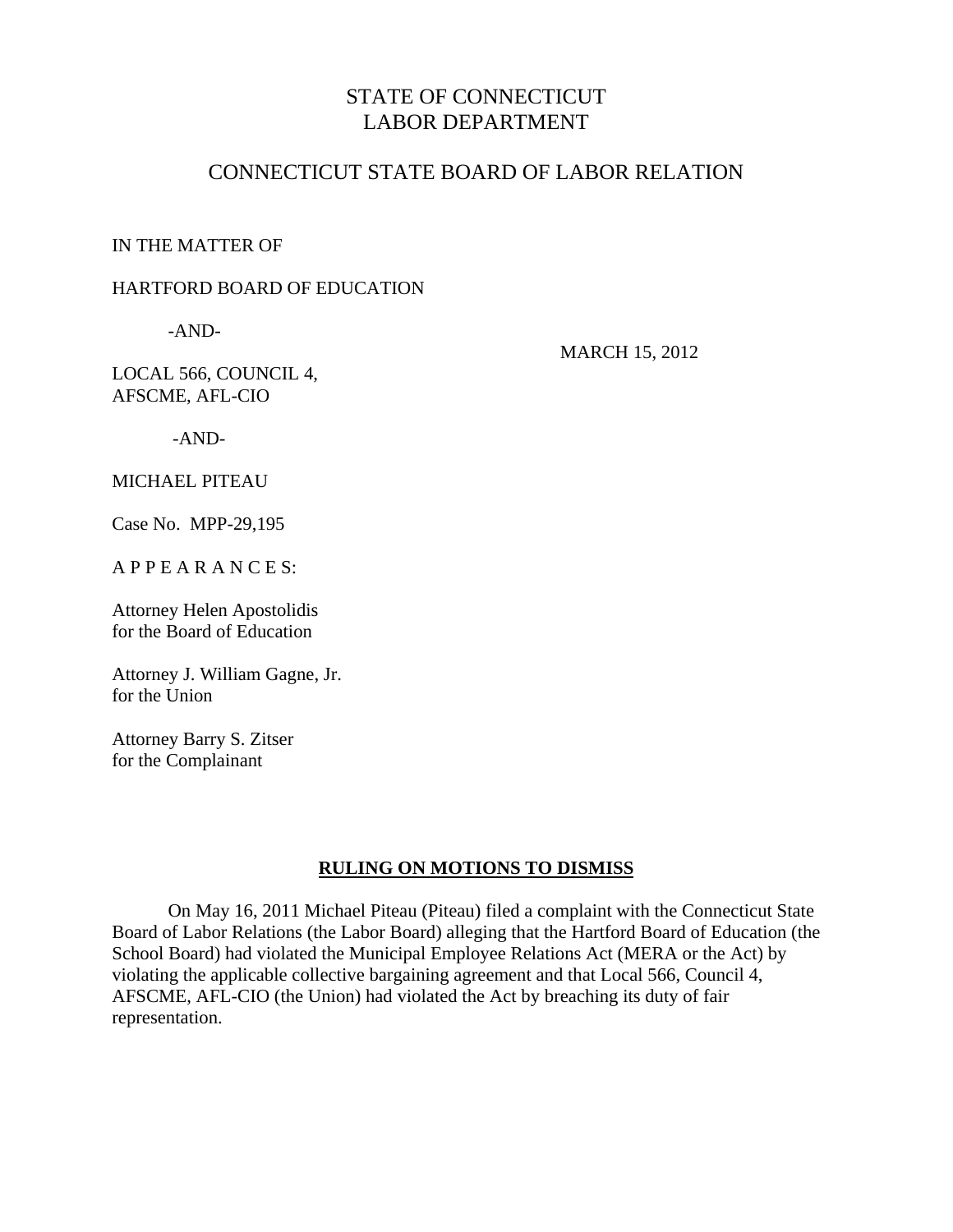On July 13, 3011 the Union filed a Motion To Dismiss the complaint alleging the matter was barred under the doctrine of laches. On August 2, 20[1](#page-1-0)1 the School Board attempted<sup>1</sup> to file a Motion To Dismiss alleging laches and seeking to dismiss alleged complainant's alleged constitutional claims.

#### **ORDER**

 By virtue of and pursuant to the powers vested in the Connecticut State Board of Labor Relations by the Municipal Employee Relations Act, it is hereby

**ORDERED** that the Motions To Dismiss by the Union and the School Board in the above-captioned case, be, and the same hereby are, **DENIED**.The case will proceed to a hearing on the merits.

#### CONNECTICUT STATE BOARD OF LABOR RELATIONS

 Patricia V. Low Patricia V. Low Chairman

 Wendella Ault Battey Wendella Ault Battey Board Member

 Barbara J. Collins Barbara J. Collins Board Member

<span id="page-1-0"></span><sup>&</sup>lt;sup>1</sup> Although the School Board e-mailed a Motion To Dismiss to General Counsel for the Labor Board, the Motion was never filed in accordance with Section 7-461-47 of the Labor Board's regulations.